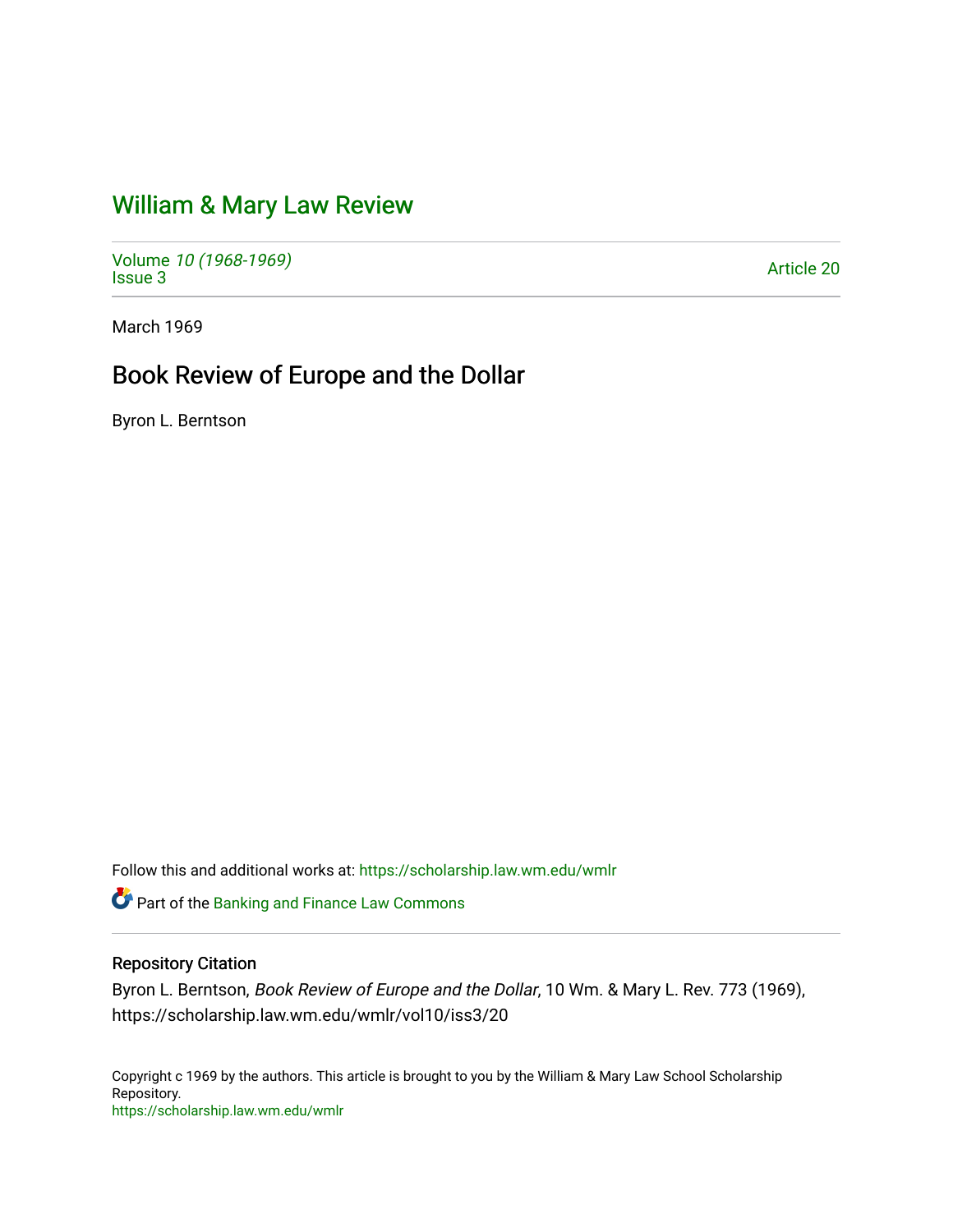## *BOOK REVIEW*

EUROPE **AND** THE DOLLAR: By **CHARLES** P. KINDLEBERGER.' Cambridge, Massachusetts: The M.I.T. Press, 1968. **Pp.** 297. \$3.95.

The complex, nebulous, esoteric subject of the international monetary system is appearing ever more frequently in the headlines of our daily newspapers. Discussions of the price of gold, the balance of payments, and the relative strengths of the dollar, pound, mark and franc are no longer relegated to the board rooms of New York banks and American corporate giants or to the offices of the Treasury Department and the Federal Reserve System in Washington. Even the man-in-the-street will offer you his views on these difficult problems. The story circulating among economists, which is told not entirely in jest, is that there are two men in the world who fully understand the structure and operations of the international monetary system. They are both wizened, old, grey-headed men who wear 40 Years of Faithful Service pins and the green visor of the lowly clerk. One sits in the subbasement of the Treasury in Washington; the other sits in 'a cold, damp, dark office of the Exchequer in London. They know the system. The problem is that they disagree.

Three times since November 1967, the world has been treated to the spectre of a major crisis threatening its monetary system. And three times, officials of the world's major monetary powers have managed to agree upon a set of measures to preserve the system. The first crisis, in November 1967, involved speculation against the British pound and culminated in the devaluation of that currency. The second crisis followed in the spring of 1968 and threatened the value of all the world's major currencies as speculators and citizenry alike moved out of paper money and into gold. That crisis was resolved by a decision to isolate transactions in official monetary gold from those in privately held nonmonetary gold. The third crisis was precipitated by a massive flight out of the French franc into other currencies, primarily the German mark, in November 1968. This also threatened the perennially weak pound. Belt-tightening measures by France and the United Kingdom and import tax and export rebate adjustments by Germany were put into effect to end this crisis.

<sup>1.</sup> Professor of Economics, Massachusetts Institute of Technology,.................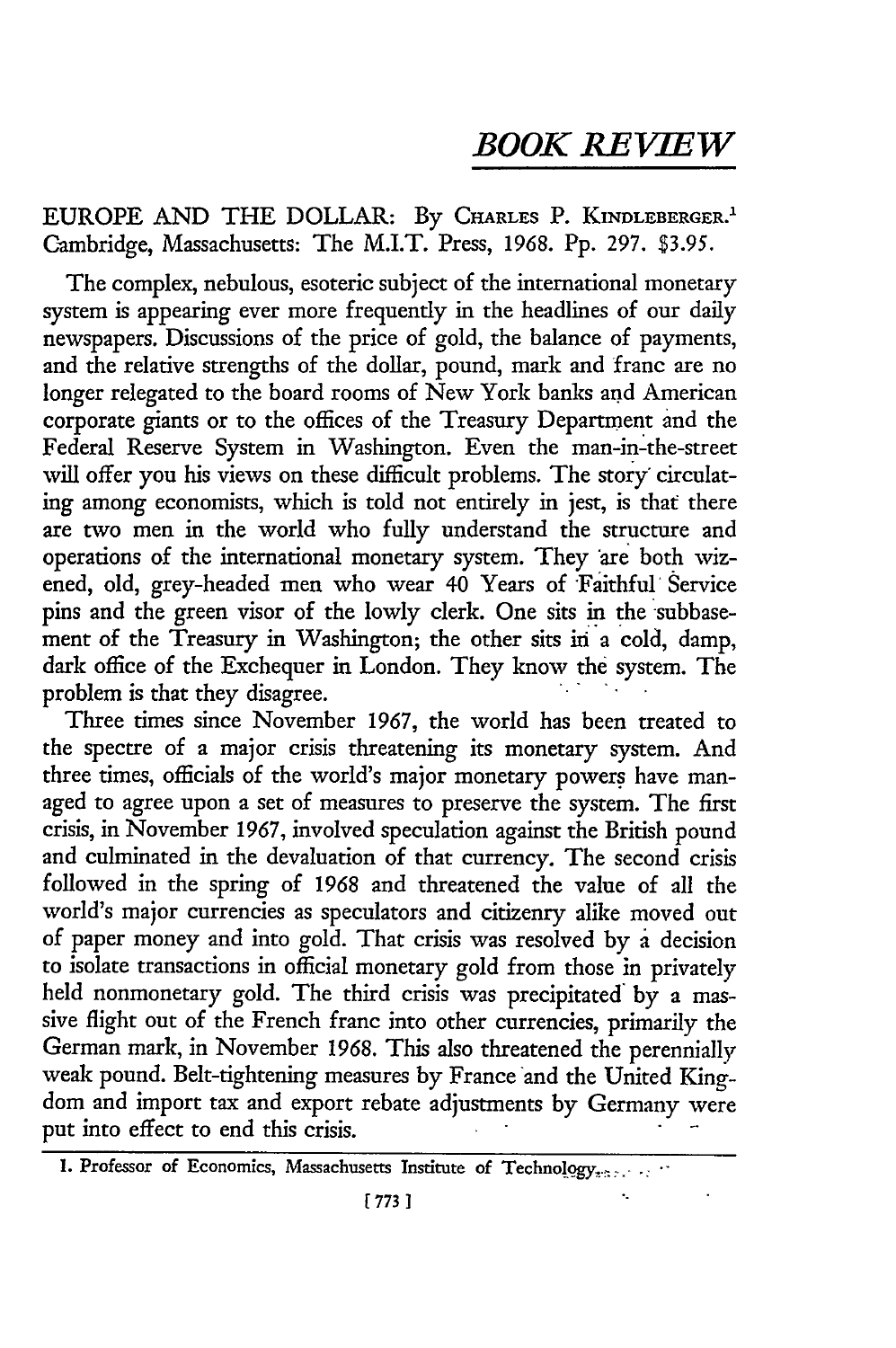Professor Kindleberger's book provides background information of varied analytical depth which is of value in attempting to understand the international monetary system and the long-term origins of the most recent crises. In this volume, he has gathered together 17 papers and memoranda. which he wrote in the period 1939-1965 dealing with international monetary relations among the developed countries. The book is not intended to be a complete treatise on the subject. Professor Kindleberger states in the preface that he collected these papers for publication since they had not previously appeared in routine scholarly channels and would otherwise probably have been lost to the public.<sup>2</sup> The chapters are arranged chronologically, by date of writing, rather than by subject matter. This arrangement is interesting for the insight it gives into this eminent economist's changing analytical response to the rapidly moving economic developments of this 26 year period. However, it does present problems to the reader whose knowledge of international economics is limited. In fact, the reader whose knowledge is limited might best be advised not to attempt most of the papers, presented in the book until he has developed a basic acquaintance with the discipline.

Since the end of World War II, one of the most interesting developments on the world monetary scene has been the shift in the position and relative strength of the dollar, to which Professor Kindleberger devotes several chapters. In the immediate postwar period there was a great shortage of dollars in the world as the war-ravaged countries turned to the U.S. to supply their consumption and investment needs. With an intact productive capacity and unprecedented gold reserves standing behind the dollar, it assumed the primary position among the world's currencies. Dollars were actively sought by foreigners both to pay for imports from the U.S. and to add to the reserves backing up their own national currencies. From 1950 onward, with occasional interruptions, the U.S. ran a balance of payments deficit. This very deficit is what allowed the Europeans to add to their holdings of dollars. Suddenly, in 1958 and 1959, the average annual U.S. deficit more than doubled from the averages of the 1950 to *1956* period.' In 1958, the U.S. began losing gold as foreigners for the first time since the war turned in dollar holdings to make net purchases of gold. They thereby indicated they would no longer hold unlimited amounts of

<sup>2.</sup> **C. KINDLBERGER, EUROPE AND THE DOLLAR, Vii (1966).**

**<sup>3.</sup>** *Id.* **at 138.**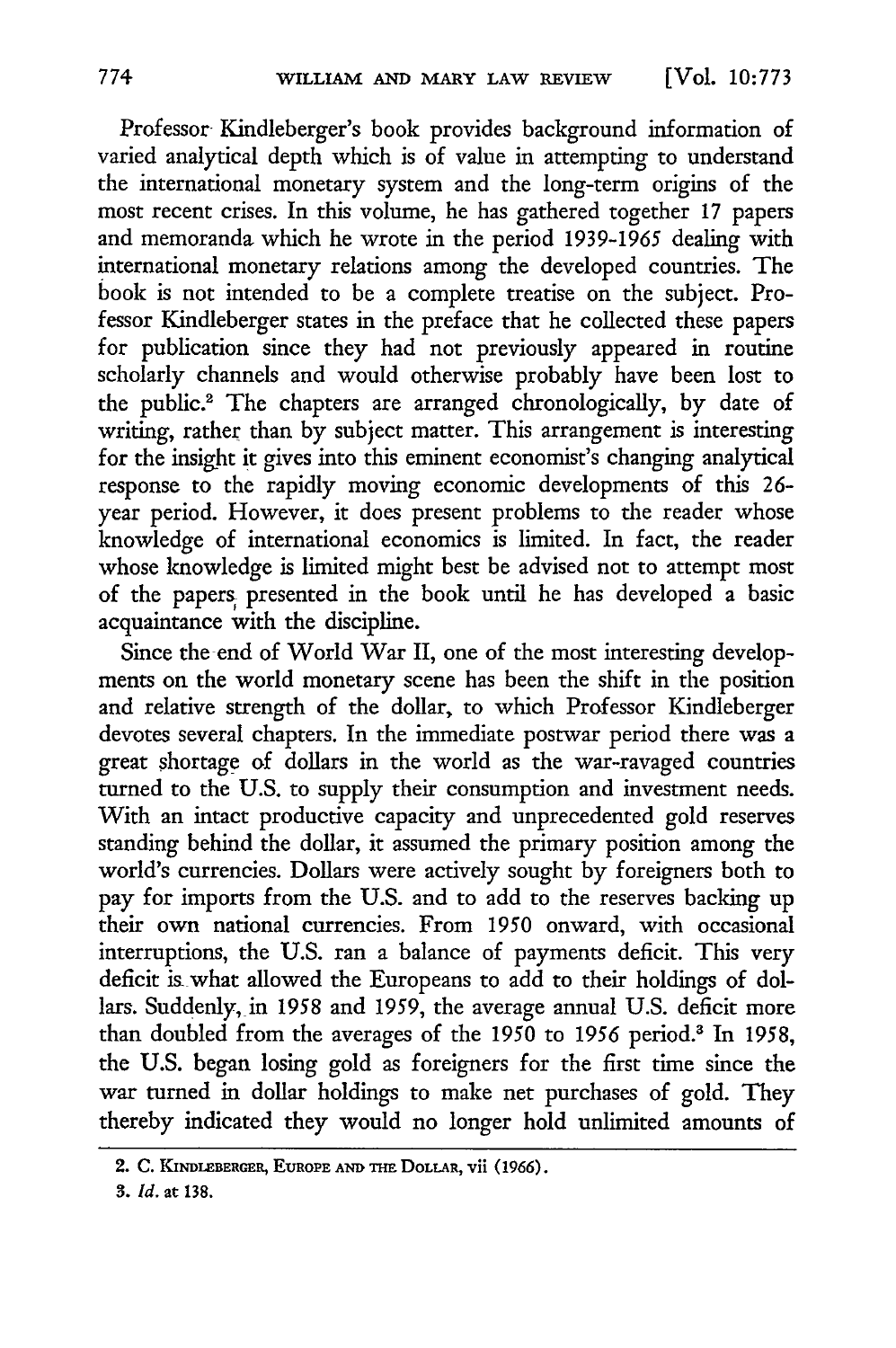dollars. This marked the end of the dollar shortage and the beginning of the dollar glut, as it is called. U. S. officialdom was forced to turn its attention to the causes of the persistent balance of payments deficit and to seek measures to restore equilibrium.

In a paper written early in 1960, Professor Kindleberger turned his attention to causes of and cures for the disequilibrium.<sup>4</sup> There was a tendency in this period to blame the balance of payments deficit on inflationary disequilibrium. It was thought that inflation in the U.S. was pricing U.S. goods out of their competitive position in the world market. Professor Kindleberger marshals impressive evidence against this conclusion, although he does admit that the evidence does not absolutely disprove the allegation.<sup>5</sup> He focuses rather upon a structural disequilibrium as the more important cause of the U.S. deficit and cites five structural changes since 1953 to which the U.S. balance of payments had not adjusted by **1960'** and to which, in fact, it has probably not yet adequately adjusted itself. The first two are an *in*creasing supply of U.S. imports and of competing exports in other markets, both of which resulted from the success of U.S. policies in aiding the reconstruction of Western Europe and Japan and from "a rapid closing of the technological gap which previously separated these countries from the U.S." Many would argue that the technological gap has once again become a yawning chasm in the course of the 1960's, even though it was closing in the 1950's. However, the U.S. continues to be faced with increasing competition in its own domestic and in other markets from the efficient industrial plant which it helped create in Western Europe and Japan after the war. The other three structural changes involve what Professor Kindleberger has appropriately called "this country lifting the horizon of its economic vision more completely to the world level." These three changes are as follows: **(1)** "an increased demand in the U.S. for imports from Western Europe and Japan, especially of consumers' goods which are differentiated from U.S. products;" (2) "an increased awareness of and interest in the possibilities of producing goods abroad at costs below those in the U.S., with a resulting expansion of direct investment" by the U.S. abroad; and, (3) "increased awareness of and interest in foreign securities." These factors may still be looked upon as contributing very basically to the U.S. balance of payments deficit.

*<sup>4.</sup> Id.,* Chapter Nine.

*<sup>5.</sup> Id.* at 138-44.

*<sup>6.</sup> Id.* at 145-46.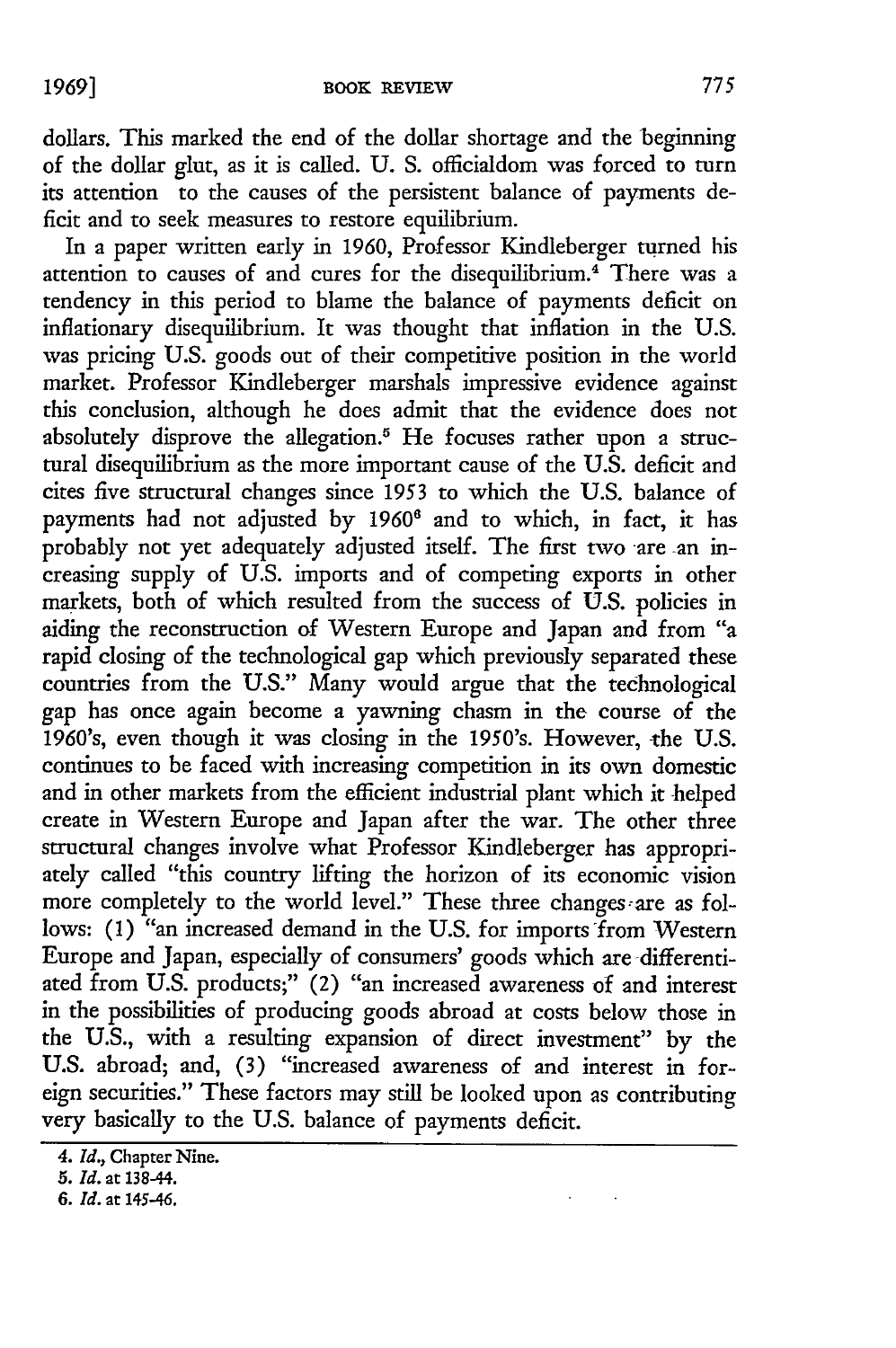[Vol. **10:773**

In the most recent essay included in the book, written in 1965, Professor Kindleberger retains his belief in the basic soundness of the U.S. dollar. He was not, even at that late date, overly concerned about measures to cure the disequilibrium and probably feared more than anything else, as he expressed it in earlier essays, that the U.S. would take measures to restrict either trade or capital flows, which might be a cure worse than the disease. In Chapter One, Professor Kindleberger argues for, a more appropriate definition of a balance of payments equilibrium. Non-economists should be made to realize the subjective and arbitrary nature of the equilibrium definitions used by economists in discussing: the balance of payments. As Professor Kindleberger says, **..** . it is- important that subjective appraisals discard the terrifying definitions we have allowed to creep into the discussion, and recognize the fact. Objective circumstances of strength can be turned into chaos by subjective judgments." **7** The problem here is analogous to the two little old men who know the international monetary system, but disagree. The objective strength of the dollar defined by one economist is seen by another as a mere subjective judgment. But one thing is certain. In an international monetary system which relies so heavily for its existence upon continued worldwide confidence in the stability and strength of the dollar, it is the subjective judgments of the traders, investors, and speculators which can make or break the system. Therefore, it is of little help to the dollar if the U.S. official definition of balance of payments equilibrium overstates the weakness or understates the strength of the dollar and thereby falsely molds the subjective judgment of dollar-holders around the world.

In this collection, Professor Kindleberger devotes equal time to the events in the recent economic history of Europe and to the characteristics of the European economy which have affected international monetary relations. In a paper written in 1963, he discusses an interesting phenomenon related to the European capital market which occurred in the 1950's and early 1960's.<sup>8</sup> Because of the general underdevelopment of the European capital market and the lack of financial integration in Western Europe, it became commonplace for Europeans to float their bond issues in the New York market and also for European investors to purchase a large portion of these bond issues. It was his thesis at that time that no single financial center for long-term capital

**<sup>7.</sup>** *Id.* at **24.**

**<sup>8.</sup>** *Id.,* Chapter Five.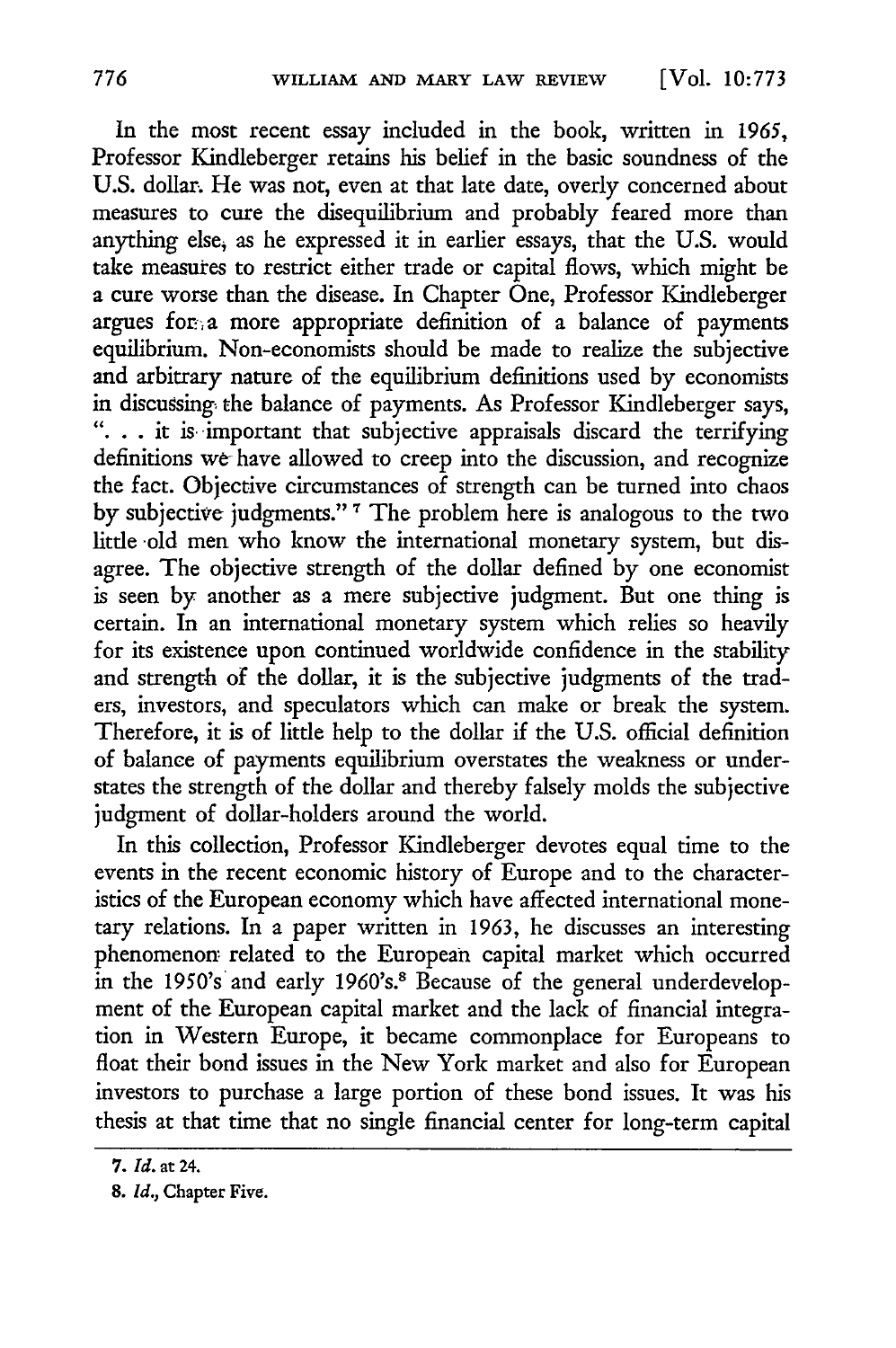would develop on the Continent, but that the well-developed, broad New York market would serve this function for Europe. If it hadn't been for the U.S. Interest Equalization Tax and for the more recent voluntary and then mandatory controls on outflows of investment capital from the U.S., this development would probably have continued. While European national capital markets remain relatively underdeveloped today, European corporations and American corporations operating in Europe are resorting ever more frequently to the Euro-dollar market and to floating bond issues denominated in dollars to fulfill their long-term capital requirements. So European financial integration may occur after all by means of the U. S. dollar.

In another very interesting chapter, Professor Kindleberger turns his attention to the role of international corporations in European economic integration.<sup>9</sup> It is his thesis that economic integration cannot be achieved merely by eliminating barriers to the flow of goods and services across national boundaries. Economic integration also implies the free movement of factors of production across boundaries. The Rome Treaty, which established the European Economic Community in 1958, provides for such free movement. While labor has moved rather freely between some regions of the Community, this has been much less the case with capital. Professor Kindleberger argues that organized markets for goods, services, labor, and capital may not prove adequate to achieve complete integration, and he cites the role of the national corporation in the economic integration of the U.S. Such a corporation borrowed money where it was cheapest, probably in New York, and invested that money where it could put labor and materials together in least-cost combinations, relative to market outlets."0 This tended to cause equalization of factor prices and thus integration of the American economy. The American corporation has seen fit to enter the European Community, establish operations where this leastcost combination is attainable, and reap the benefits of a large, affluent market with reduced, and now eliminated, barriers to trade within that market. And all this has been done with little or no regard to national political boundaries. On the other hand, European corporations have tended to retain their narrowly nationalist outlook and continue to produce only in their home countries. The absence of a unified. body of European corporate law has impeded the establishment of interna-

 $\mathcal{L}^{\text{max}}(\mathcal{D}^{\text{max}})$  . In  $\mathbf{G}(\mathbf{x})$  and  $\mathbf{G}(\mathbf{x})$  .

**<sup>9.</sup>** *Id.,* Chapter Two.

**<sup>10.</sup>** *Id.* at **29.**